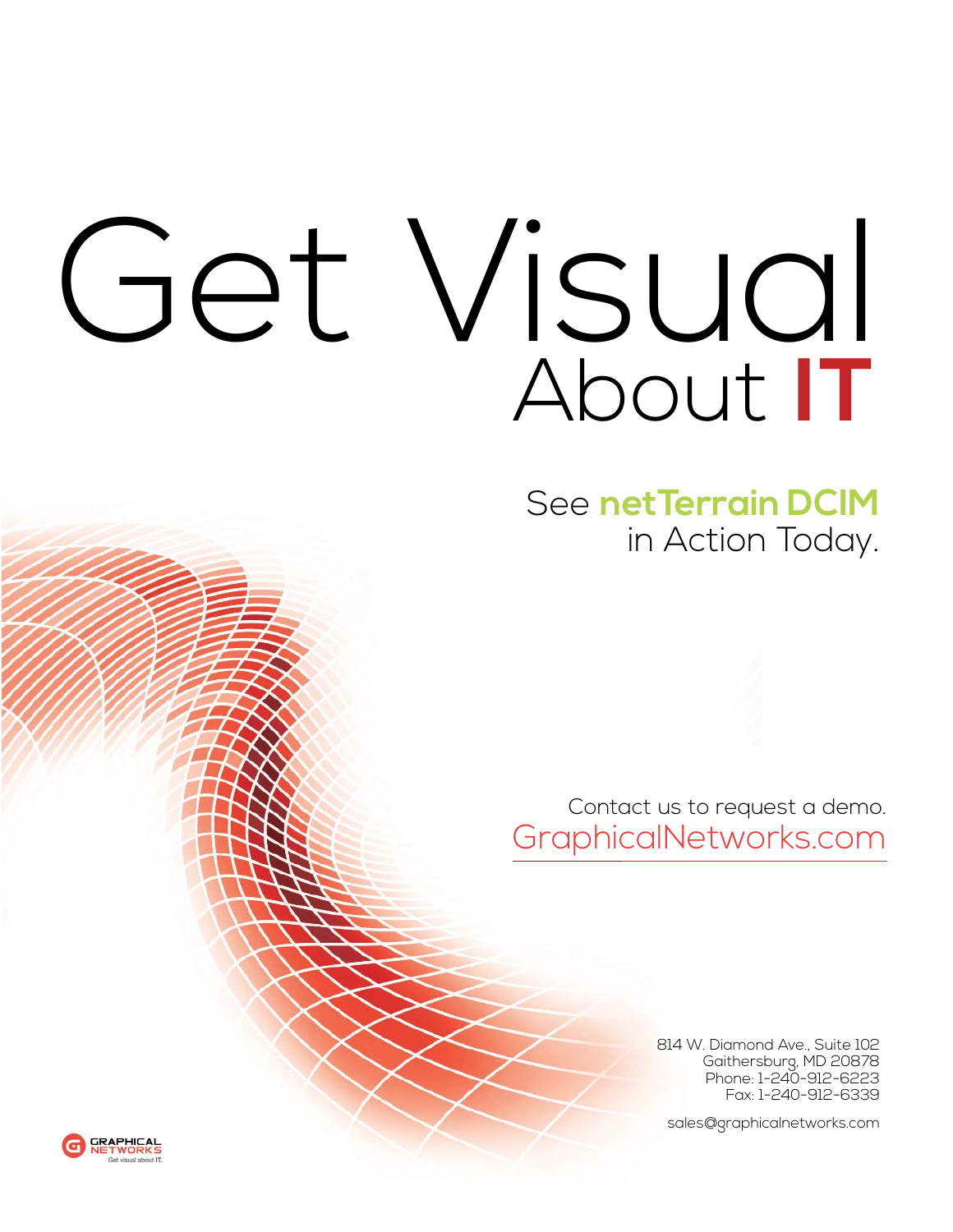## netTerrain DCIM

Physical Space. Power Consumption. Cooling. Networks. Racks. Physical & Virtual Devices. Cards and Ports. Applications. Circuits. Cables. To gain insights and efficiently manage your Data Center, these are some of the components and properties you need to monitor and document. A good Data Center Infrastructure Management (DCIM) software helps you **automate** that process. The best ones go several steps further. We've managed networks and data centers. Over the years, we learned a cookie-cutter approach to DCIM based on reports and complex data-entry processes simply doesn't cut it anymore. Data Center and network engineers are visual people ... You need a software that doesn't get in the way of doing the actual work that **matters.**



netTerrain DCIM provides a centralized, multi-user, browser-based platform to visualize your Data Centers - from site to port. Easy-to-use navigation renders powerful hierarchical and subcomponent diagrams of data centers, IT inventory and networks. You gain greater visibility, control and governance to improve capacity planning and energy consumption, isolate troubleshooting and reduce downtime for improved service levels.

| <b>GRAPHICAL</b><br>NETWORKS<br>G | <b>DCM: Energy Director</b>               |                                                   |            |                | (Domestres |                  | Ritageal (1) About |  |
|-----------------------------------|-------------------------------------------|---------------------------------------------------|------------|----------------|------------|------------------|--------------------|--|
| Dashboard                         |                                           |                                                   |            |                |            |                  | Select Gadgets     |  |
| <b>Hatacenter Management</b>      | <b>Power</b>                              | Power Trending in a Day                           |            |                |            |                  |                    |  |
|                                   |                                           | Total IT Equipment Power<br>2110                  |            |                |            |                  |                    |  |
| Goune                             |                                           | 1992                                              |            |                |            |                  |                    |  |
| Franzy Optimization               | $1.902$ <sub>kw</sub>                     | 1874<br>1756                                      |            |                |            |                  |                    |  |
| Uncovery and Import               |                                           | 1838                                              |            |                |            |                  |                    |  |
| Devices and Racks                 | <b>Total IT Routoment Power</b>           | 1820<br>15.00<br>11.00                            | 19.00      | 23.00          | 23.00      | <b>ST/20</b>     | 11.00              |  |
| <b>Nicin</b>                      | <b>Power Data Summary</b>                 |                                                   |            |                |            |                  |                    |  |
| <b>Liveria and Thresholds</b>     | 00/10/2015 11:38:13 - 06/13/2015 11:38:13 | Retreat<br>Top 4 power consumers                  |            |                |            |                  |                    |  |
| Settings                          |                                           | SArver                                            | Power (W)  |                | Enclosure  |                  | Power (W)          |  |
|                                   | 2.002 kW                                  | Server - 192, 168, 1, 187                         | 333        | ï              |            |                  |                    |  |
|                                   |                                           | Server - 192, 198, 1, 184                         | 291        | $\overline{a}$ |            |                  |                    |  |
| <b>Emergency</b><br>Powershouse   | Peak Total IT Couloment Power             | Server - 192, 188, 1, 185<br><b>AA JAA J.J.AR</b> | 223<br>AAA | s              |            |                  |                    |  |
|                                   |                                           | ï                                                 |            |                |            |                  |                    |  |
|                                   | Temperature                               | Temperature Trending in a Day                     |            |                |            |                  |                    |  |
|                                   |                                           | Hitchnet temperature of all devices               |            |                |            |                  |                    |  |
|                                   |                                           | 69<br>$^{42}$                                     |            |                |            |                  |                    |  |
|                                   | 38c                                       | $\epsilon$                                        |            |                |            |                  |                    |  |
|                                   |                                           | $\mathbf{z}$<br>14                                |            |                |            |                  |                    |  |
|                                   | Highest temperature of all devices        | 33<br>15.03                                       | 10.00      | 23.00          | 63.66      | 07.00            |                    |  |
|                                   |                                           | 11:00                                             |            |                |            |                  | 1100               |  |
|                                   | Top 3 High Temperature Rooms              | Hotspots                                          |            |                |            |                  |                    |  |
|                                   | 38 °C Room                                | Name                                              |            |                |            | Temperature ("C) |                    |  |
|                                   |                                           | CNOC + Room1 + 1 + 101 + Server - 102 168 1 185   |            |                |            | $^{*}$           |                    |  |
|                                   |                                           | GNOC > Room1 > 1 > 102 > Server - 102 168 1 164   |            |                |            | $\overline{u}$   |                    |  |
|                                   |                                           | GNOC > Roomt > 1 > 102 > Server - 102 168 1.181   |            |                |            | $\overline{2}$   |                    |  |

## **Optimize your Data Center and Networks without Breaking the Bank**

Visualize your Data Centers. IT inventory and networks from one central place. Improve IT utilization and streamline capacity planning. Meet SLAs and reduce downtime costs by decreasing your mean time to repair. Reduce risks and ensure compliance with better control and governance. Eliminate the guesswork and reduce security breaches and data loss from employee churn. Extend and optimize the life of the data center. Measure your ROI in months. not years. Customizable dashboards and graphical reporting engine. Real-time temperature and power monitoring analytics engine.

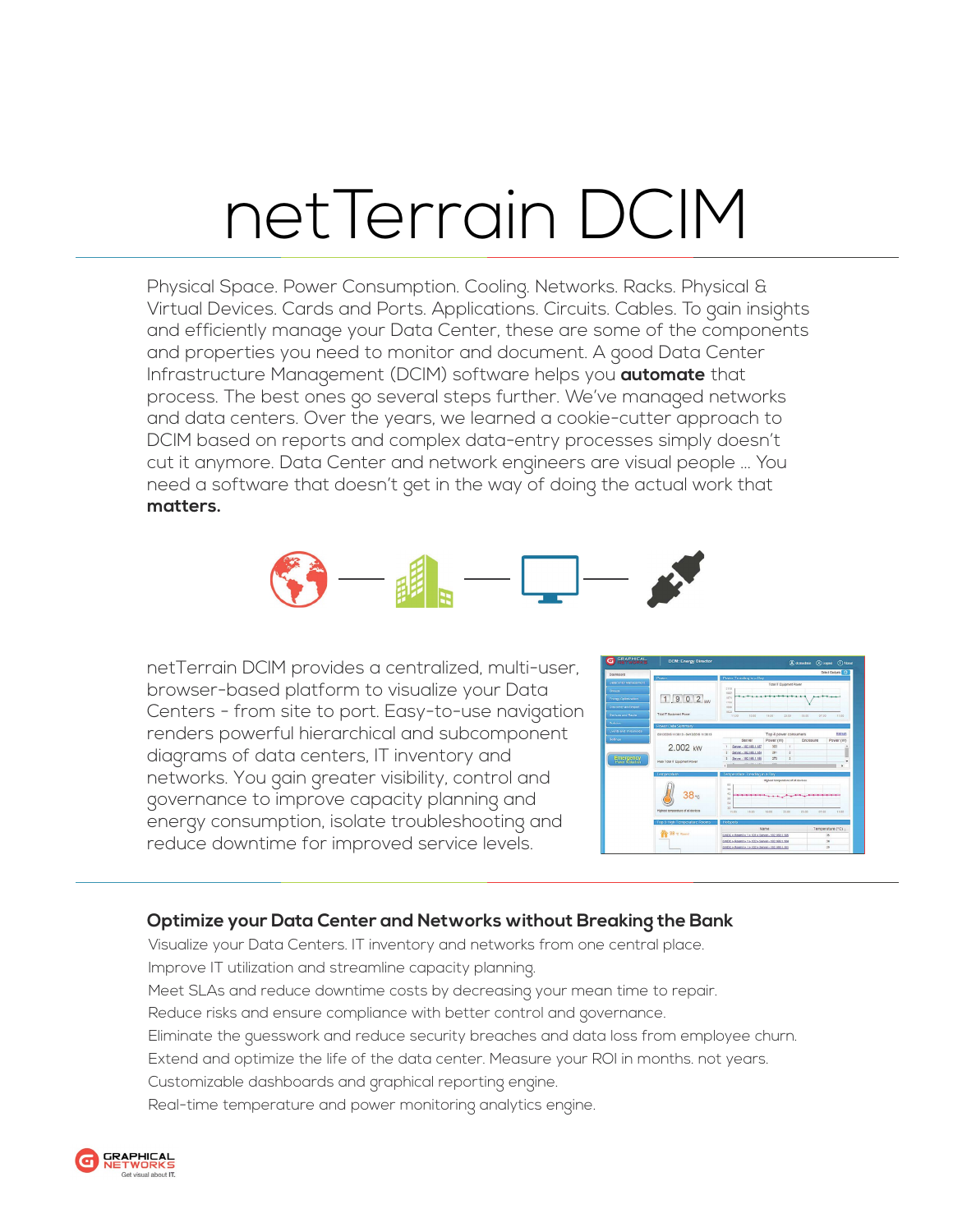## Automate, Visualize and Optimize Your Data Center

**net Terrain DCIM's feature-rich, robust visualization capabilities provide a smarter way to gain Data Center insights so that you can make better decisions and deliver enhanced business value.** 

- Space and Rack management
- Environmental (power and temperature) monitoring ♦
- ♦ Discovery capabilities
- ♦ Asset management
- Cable and circuit management ♦
- Capacity planning and forecasting ♦
- Logical, virtual and application views  $\bullet$
- Outside plant  $\bullet$